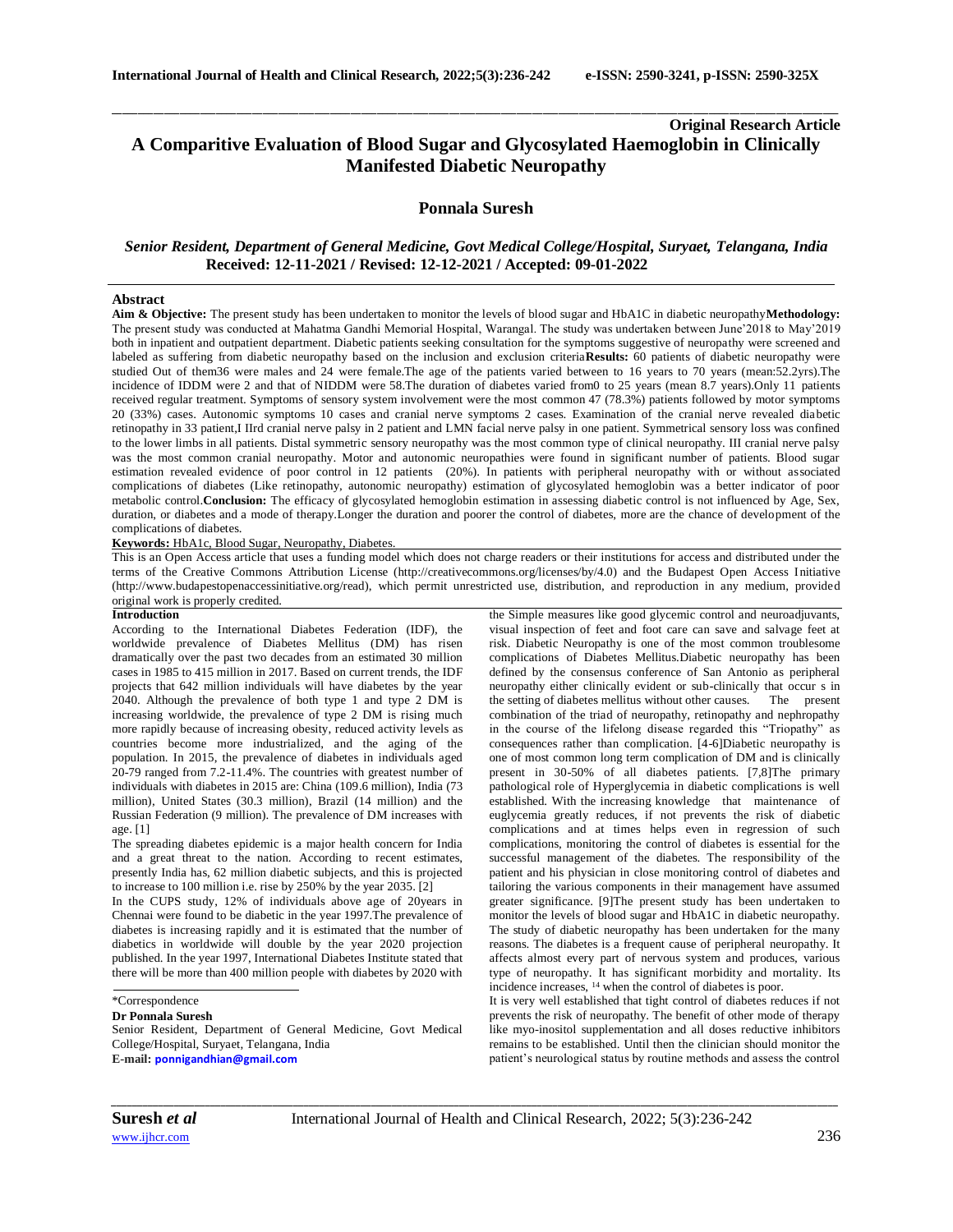of diabetes by the available parameters and give practical advice that may save a limb and life.

## **Aims & Objectives**

- 1. To assess the efficacy of metabolic control of diabetes in the development of diabetic neuropathy.
- 2. To compare the value of estimation of blood sugar and Glycosylated Haemoglobin (HbA1c) in monitoring the control of diabetes in diabetic neuropathy.
- 3. To identify the predisposing factors for the development of diabetic neuropathy.

### **Materials and Methods**

The present study was conducted at Mahatma Gandhi Memorial Hospital, Warangal. The study was undertaken between June'2018 to May'2019 both in inpatient and outpatient department. Diabetic patients seeking consultation for the symptoms suggestive of neuropathy were screened and labeled as suffering from diabetic neuropathy based on the inclusion and exclusion criteria described by PIRART. [10]

### **Inclusion Criteria**

- 1. Loss of knee/ankle jerk
- 2. Sensory deficits
- 3. Other neurological abnormalities
- Exclusion Criteria
- 1. Other causes of neuropathy especially alcoholism
- 2. Generalized areflexia without signs of neuropathy and
- 3. Unilateral reflex loss

Among those diagnosed to be suffering from diabetic neuropathy, further exclusion of the factors which would lead to falsely abnormal, values for HbA1C was done before proceeding further.

- 1. Anaemia (Hb<10 gm%)
- 2. Acute metabolic complications
- 3. Ingestion of antibiotics and asprin<br> $\frac{4}{100}$  Alcohol intake
- Alcohol intake
- 5. Uremia
- 6. Hemoglobinopathies
- 7. Recent Blood Transfusion
- 8. Hyperlipidemia

\_\_\_\_\_\_\_\_\_\_\_\_\_\_\_\_\_\_\_\_\_\_\_\_\_\_\_\_\_\_\_\_\_\_\_\_\_\_\_\_\_\_\_\_\_\_\_\_\_\_\_\_\_\_\_\_\_\_\_\_\_\_\_\_\_\_\_\_\_\_\_\_\_\_\_\_\_\_\_\_\_\_\_\_\_\_\_\_\_\_\_\_\_\_\_\_\_\_\_\_\_\_\_\_\_\_\_\_\_\_\_\_\_\_\_\_\_\_\_\_\_\_\_\_\_\_\_\_\_\_\_\_\_\_\_\_\_\_\_\_

In all, 60 patients of diabetic neuropathy who satisfied the above criteria were selected and were subjected to a thorough evaluation as per working proforma.

A battery of tests of cardiovascular autonomic function as described in Hutchison's clinical method was performed in all patients. [11] Normal and abnormal values in tests were described by Ewing and Clarke (1982) given below.

## **Laboratory Investigations done in all patients include:**

- 1. Urine Sugars & Ketone bodies.
	- Albumin
	- Microscopy
- 2. FBS and PPBS (Folin-wu method).
- 3. Blood
	- $-$  Hb%
	- Urea
	- Creatinine
- Cholesterol
- 4. Glycosylated hemoglobin (HbA1C) by Ion Exchanges Chromatographic method.
- 5. ECG, X-ray chest and other investigations whenever necessary were done.
- HbA1C was estimated in blood sample taken for FBS estimation.

**Ion exchange Resin Chromatographic method of estimation of Hb A1C**

(GlycoHb) (KYNOCK and LEHMANN 1977) [12]

# **Results**

**History**

Out of 60 cases studied 36 (62.6%) were males and 24 (38%) were female.

|               | <b>Table 1:</b> The age and sex distribution of these cases is as below |        |       |            |  |  |  |
|---------------|-------------------------------------------------------------------------|--------|-------|------------|--|--|--|
| Age in years  | Male                                                                    | Female | Total | Percentage |  |  |  |
| $<$ 25 years  |                                                                         |        |       |            |  |  |  |
| $26-35$ years |                                                                         |        |       | 3.33       |  |  |  |
| $36-45$ years |                                                                         |        |       | 23.3       |  |  |  |
| $46-55$ years |                                                                         |        |       |            |  |  |  |
| $56-65$ years |                                                                         |        | 20    | 33.3       |  |  |  |
| 66 and above  |                                                                         |        | 10    | 16.6       |  |  |  |
| Total         |                                                                         |        | 60    | 100        |  |  |  |

Diabetic neuropathy was common in the age group of 56 to 65 years in both male and female (33.3%)

Table-2 depicts the duration of diabetes in these patients varied from freshly detected cases to 25 years.Patient with IDDM and NIDDM

could be further sub classified depending upon the duration of diabetes as under.

|  |  |  | <b>Table 2:</b> Age distribution |
|--|--|--|----------------------------------|
|--|--|--|----------------------------------|

| Duration of diabetes in vears | No of type 1 DM patients | No of type 2DM patients | Total no of diabetes Percentage |      |
|-------------------------------|--------------------------|-------------------------|---------------------------------|------|
| 5 vears                       |                          |                         |                                 |      |
| 6 to 10 years                 |                          |                         |                                 | 40   |
| 11 to 15 years                |                          |                         |                                 | 21.6 |
| $>15$ vears                   |                          |                         |                                 | 8.4  |
| Total                         |                          |                         | 60                              | 100  |

Average duration of diabetes was 8.7years. NIDDM was mo common (58 out of 60).

| s more                         |  |  |  | The treatment that the patients were receiving at the time of     |  |  |
|--------------------------------|--|--|--|-------------------------------------------------------------------|--|--|
|                                |  |  |  | evaluation with its regularity is shown in the following table-3. |  |  |
| $\mathbf{m}$ is a $\mathbf{m}$ |  |  |  |                                                                   |  |  |

| <b>Table 5:</b> Treatment      |  |                          |  |  |  |
|--------------------------------|--|--------------------------|--|--|--|
| <b>Nature</b>                  |  | <b>Regular</b> Irregular |  |  |  |
| Insulin                        |  | 12                       |  |  |  |
| Oral hypoglycemic agents (OHA) |  | 18                       |  |  |  |
| Both OHA and insulin           |  |                          |  |  |  |
| Total                          |  |                          |  |  |  |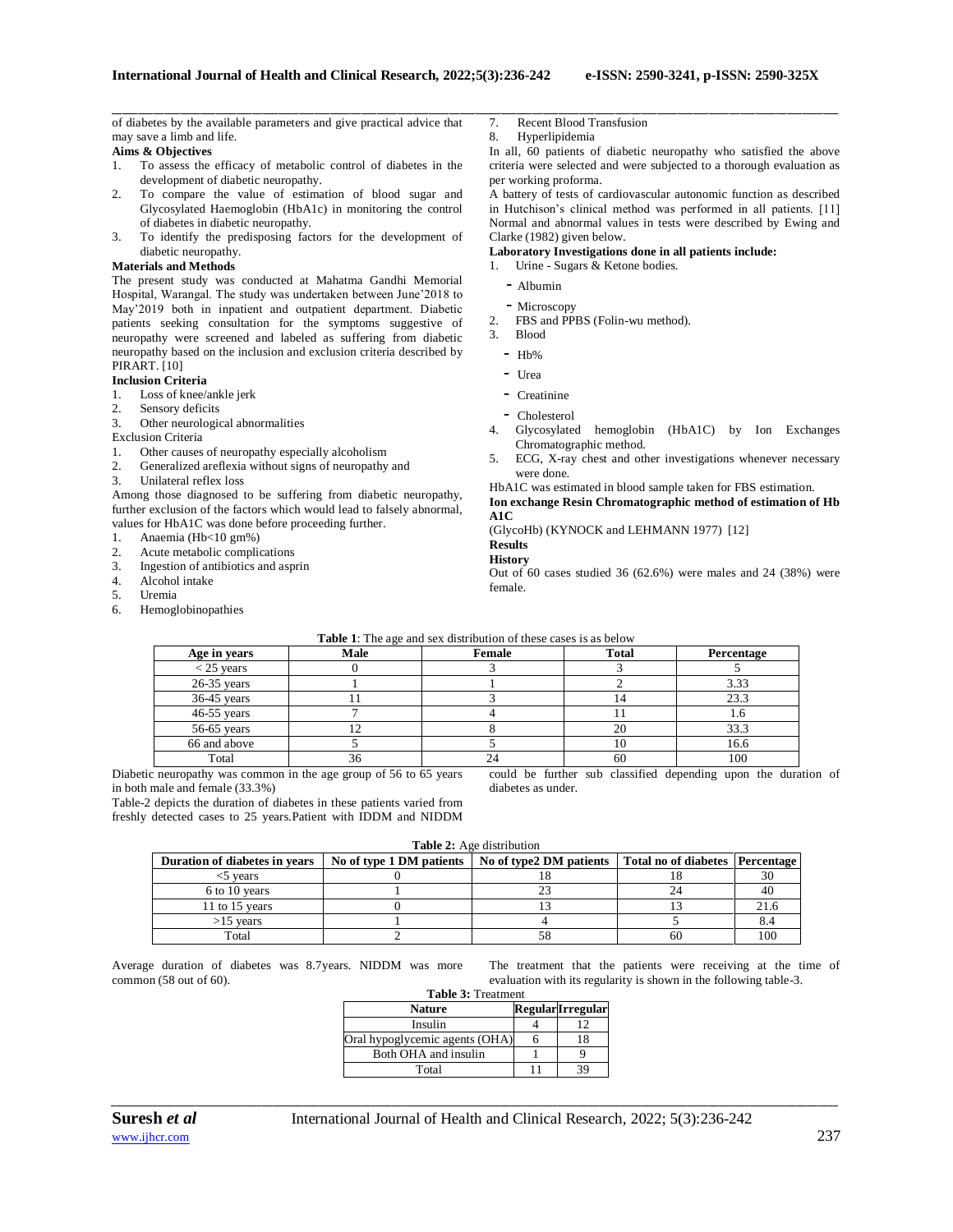Ten patients were not on any treatment at the time of evaluation. Out of these, 6 patients were detected to be diabetic when they were admitted to this hospital for evaluation of neuropathy. Diabetic neuropathy was commonly observed in those patients with irregular treatment.

None of the patients had previous medical records documenting their diabetic status (urine-sugar, blood sugar and glycosylated hemoglobin estimation) prior to this evaluation except 5 patients who had previous admission record and record documenting glycemic status. Hence diabetic control status could be assessed as either good or poor depending on symptoms of diabetes, regularity or otherwise of treatment and previous hospital admissions for their complications of diabetes, excluding the 6 patients who were detected on admission 46 patients were classified as "poor" controlled diabetics either because of failure to take treatment or persistence of symptoms in spite of treatment. Remaining 8 patients were judged to be 'good' controlled with minimal parameters. Out of 60 patients 26 patients were smokers & 34 were non smokers.

Table -4 depicts the symptoms pertaining to the involvement of the nervous system due to diabetes mellitus were further analyzed in 60 cases as follows:

|--|

\_\_\_\_\_\_\_\_\_\_\_\_\_\_\_\_\_\_\_\_\_\_\_\_\_\_\_\_\_\_\_\_\_\_\_\_\_\_\_\_\_\_\_\_\_\_\_\_\_\_\_\_\_\_\_\_\_\_\_\_\_\_\_\_\_\_\_\_\_\_\_\_\_\_\_\_\_\_\_\_\_\_\_\_\_\_\_\_\_\_\_\_\_\_\_\_\_\_\_\_\_\_\_\_\_\_\_\_\_\_\_\_\_\_\_\_\_\_\_\_\_\_\_\_\_\_\_\_\_\_\_\_\_\_\_\_\_\_\_\_

| <b>Symptoms</b>        | <b>No. of Patients</b> | Percentage |
|------------------------|------------------------|------------|
| Sensory symptoms       |                        |            |
| Motor symptoms         |                        |            |
| Cranial nerve symptoms |                        |            |
| Autonomic symptoms     |                        |            |

Among 60 patients, sensory symptoms were commonly observed in 47 (78.3%) patients.

**General Physical Examination:** Revealed 19 patients were obese with BMI > 25, 10 cases had cataract while 3patients had vascular disease, and hypertension was observed in 5 patients.

**Cardiovascular System Examination:** Revealed evidence of aortic stenosis in one case, asymmetrical septal hypertrophy in one case, cardiomegaly in 3 cases. Hypertensive retinopathy changes observedin12cases.Evidenceof myocardial infarction was noted in 16 cases.

**Respiratory System Examination:** On examination of the respiratory system two patients had emphysema and two had evidence of healed -fibro cavitary lesion in the right upper zone.

**Musculoskeletal System:** Examination showed evidence o chronic degenerative joint disease in 5 and cervical spondylosis in one.

Per abdomen: Examination revealed chronic pancreatitis in one case, diabetic gastro- paresis in 2 cases.

1. Higher mental function: Evaluation was normal in all patients.

- 2. Cranial nerves: 33 patients showed evidence of diabetic retinopathy,12 patients showed hypertensive retinopathy changes, third nerve palsy without pupillary involvement seen in 2 (two) patients.
- 3. Motor system: 20 patients showed distal muscle weakness; only one patient had proximal muscle weakness in both lower limbs. However there was no significant wasting except in one case who showed moderate wasting of thigh muscles.
- 4. Sensory system: 56 patients had sensory deficits

The following observations were made

- **1.** Impairment of temp, touch, and pain, sensation.-46
- **2.** Impairment of vibration sensation-56
- **3.** Impairment of joint / position sensation-10
- **4.** Total vibratory sensoryloss-Nil
- **5.** Total loss of temp, touch, and pain sensation-Nil

**5. Reflexes –**

**Neurological examination**

| <b>Table 5: Reflexes</b>       |  |    |    |  |
|--------------------------------|--|----|----|--|
| Reflexes Sluggish Absent Total |  |    |    |  |
| Ankle Jerk                     |  | 57 | 60 |  |
| Knee Jerk                      |  | 20 | 28 |  |

Diminution or loss of both ankle jerks was present in all 60 cases while 28 patients showed sluggish or absent Knee Jerks in total 60 patients.

## **6. Gait:**

Gait was normal in all patients except 4 patients had sensory ataxia and all of these patients showed positive Romberg's test.

#### **7. Autonomic nervous system evaluation:**

16 patients showed objective evidence of autonomic neuropathy. Diabetic gastroparesis was seen in 2 cases. **Sexual dysfunction** was noted in 26 (70.2 %).

## **Types of Neuropathy:**

**The types of Neuropathy observed in these 60 patients were as follows.**

|  |  | Table 6: Types of Neuropathy |  |
|--|--|------------------------------|--|
|  |  |                              |  |

| <b>Types of neuropathy</b>                  | No of cases | Percentage |
|---------------------------------------------|-------------|------------|
| Distal symmetrical sensory neuropathy       |             | 60         |
| Distal symmetrical sensori-motor neuropathy |             |            |
| Autonomic neuropathy                        |             |            |
| Cranial neuropathy                          |             |            |
| Proximalmotorneuropathy/poly radiculopathy  |             |            |

#### **Investigations**

**1. Urine examination:** showed Glycosuria in 52 patients, Albuminuria in 23 patients, Ketonuria in 3 patients.

**2. Blood investigation:**

Blood Sugar estimation (fasting and post prandial) was normal in only 9 cases. The rest could be further sub divided based on, the degree of control (Based recommendations of the American diabetes association and the European NIDDAM policy group – 1988) as follows:

**Table 7:** Blood sugar Examination

| lorma |
|-------|
|       |

**Suresh** *et al* **International Journal of Health and Clinical Research, 2022; 5(3):236-242**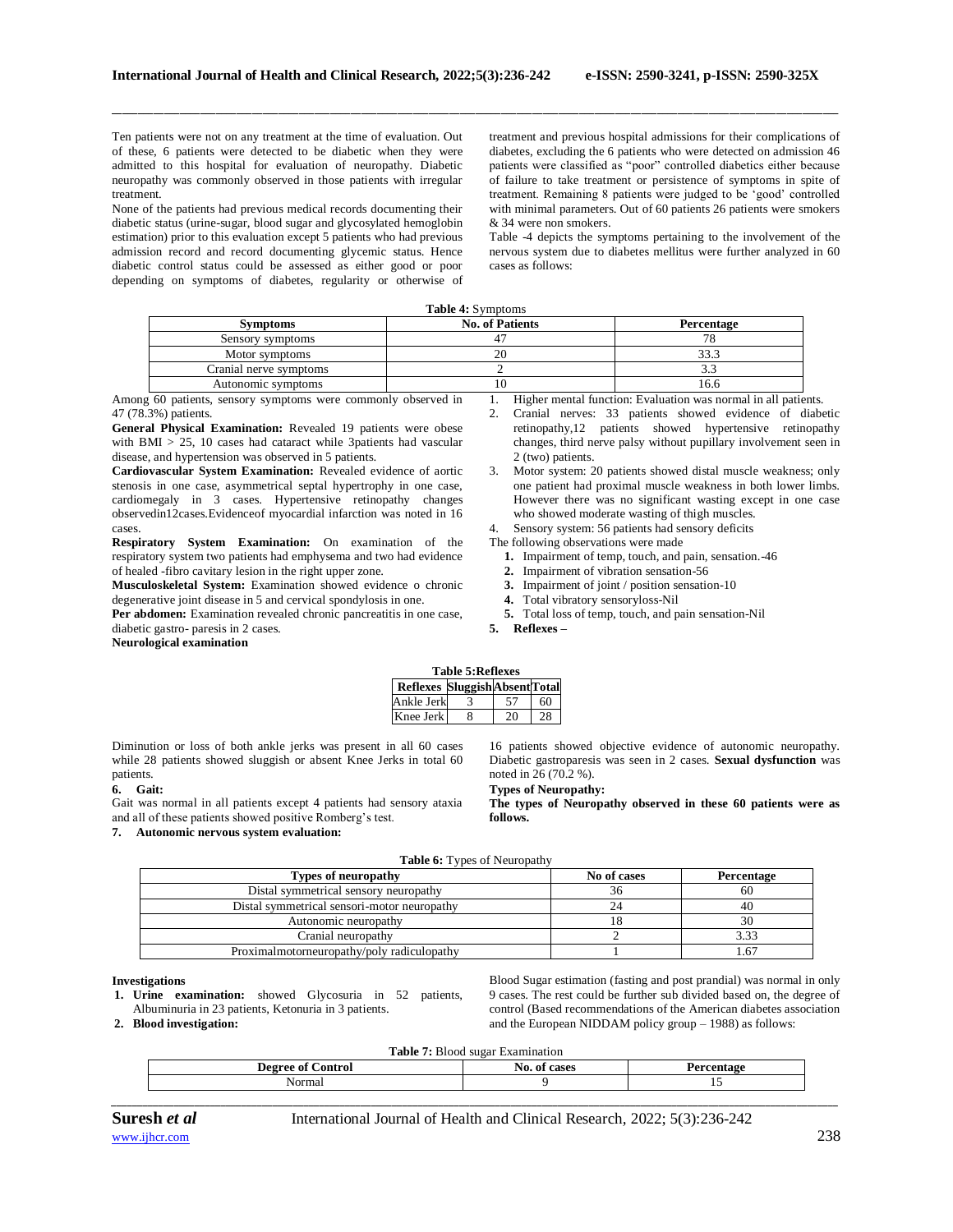| Good control FBS 120-140mg PPBS, 140-180 mg |  |
|---------------------------------------------|--|
| Fair control FBS-140-180mg PPBS 180-235mg   |  |
| Poor Control $FBS > 180mg$ PPBs $> 235 mg$  |  |

Fasting hyperglycemia (with FBS> 126 Mg/dl) was noted in 83.3% of patients while post prandial hyperglycemia (PPBS>200Mg/dl) noted in33.3% of patents. **Azotemia** was noted in 5 cases. Serum amylase test was raised in one case. Hemoglobin was normal in all cases. Tridot test for HIV was non reactive in all cases. **Estimation of Glycosylated Haemoglobin:**

The values of GlycoHb varies from the assay to assay and lab to lab, However the estimated GlycotHb for indicating the degree of glycemic control in diabetes is further sub divided in our study as follows.

(The normal reference range of Monozyme India Ltd test kit – 4-8 gm%).

| <b>Table 8:</b> Levels of HbA1c |
|---------------------------------|
| No of Cases                     |

| <b>Degree of Control</b>                | <b>No of Cases</b> | <b>Percentages</b> |
|-----------------------------------------|--------------------|--------------------|
| Normal (5.5 - 6.5%)                     |                    |                    |
| Good control $(6\% \text{ to } 8\%)$    |                    |                    |
| Fair control $(8\% \text{ to } 10.0\%)$ |                    |                    |
| Poor control $(>10.0\%)$                | 39                 |                    |
| Total                                   | 60                 | 100                |

Out of 60 patients, Glycosylated hemoglobin was observed more than 8% In 59 cases.

**3. Electrocardiogram**: Electrocardiogram was normal in 39 cases and evidence of ischemic heart diseases was observed in 16 and left ventricular hypertrophy in 3 cases. C.O.P.D. changes in 2 cases.

**4. Chest X-ray:** Chest X-ray revealed evidence of cardiomegaly in 3 cases. In two cases there was evidence of healed fibrocavity

kochs lesion in the Right upper zones. When blood sugar estimation was compared to glycosylated hemoglobin estimation as a measure of diabetic control as outlined above the following results were obtained.

#### **Table 9:** Comparison of blood sugar and HbA1c

| Degree of control | Blood sugar (No of cases) | Glycosylated hemoglobin (No of cases) |
|-------------------|---------------------------|---------------------------------------|
| Normal            | 9(15%)                    | $(1.9\%)$                             |
| Good control      | 14 (23.3%)                | 6(20%)                                |
| Fair control      | 25 (41.6%)                | 14 (23%)                              |
| Poor Control      | $12(20\%)$                | 39 (68%)                              |

Thus glycosylated hemoglobin showed evidence of poor control more frequently than blood sugar estimation in these patients. The difference between this parameter as a measure of poor control of diabetic was statistically significant.

When these patients were evaluated for their diabetic control status depending on the presence of symptoms of diabetes, regularity or otherwise of the treatment, history of previous hospitalization for the complications, only 8 patients were judged to be under good control. When these patients were analysed for control status based on blood sugar and glycosylated hemoglobin following observation were made.

| <b>Degree of Control</b> | <b>Blood Sugar (No. of case)</b> | <b>Glycosylated Hemoglobin</b> |
|--------------------------|----------------------------------|--------------------------------|
| Normal                   |                                  |                                |
| Good                     |                                  |                                |
| Fair                     |                                  |                                |
| Poor                     |                                  |                                |

When 46 patients, thought to be 'poorly' controlled diabetics using the same criteria, were further analyzed taking blood sugar and glycosylated hemoglobin criteria into consideration, following observation were obtained.

| <b>Table 11:</b> Total no of cases to be assessed well controlled-46 |  |  |
|----------------------------------------------------------------------|--|--|
|----------------------------------------------------------------------|--|--|

| <b>Degree of Control</b> | Blood Sugar (No. of case) | <b>Glycosylated Hemoglobin</b> |
|--------------------------|---------------------------|--------------------------------|
| Normal                   |                           |                                |
| Good                     |                           |                                |
| Fair                     |                           |                                |
| Poor                     |                           | .5I                            |
| Total                    | 46                        |                                |

*\_\_\_\_\_\_\_\_\_\_\_\_\_\_\_\_\_\_\_\_\_\_\_\_\_\_\_\_\_\_\_\_\_\_\_\_\_\_\_\_\_\_\_\_\_\_\_\_\_\_\_\_\_\_\_\_\_\_\_\_\_\_\_\_\_\_\_\_\_\_\_\_\_\_\_\_\_\_\_\_\_\_\_\_\_\_\_\_\_\_\_\_\_\_\_\_\_\_\_\_\_\_\_\_\_\_\_\_\_\_\_\_\_\_\_\_\_\_\_\_\_\_\_\_\_\_\_\_\_\_\_\_\_\_\_\_\_\_\_\_*

Thus it can be seen that in those patient who were on regular treatment and asymptomatic for glycosuria, glycosylated hemoglobin estimation revealed evidence of poor control in 6 patients. In contrast, blood sugar estimation revealed acceptable levels for diabetic control in these patients.

Even in those patients who were designated to be 'poorly' controlled diabetics (N=46) estimation of glycosylated hemoglobin revealed supportive evidence of the same more frequently  $(N=30)$  than blood

sugar estimation (N=7). This difference was highly statistically significant ( $P < 0.001$ ).

Patients with both retinopathy and neuropathy in this study had diabetes mellitus for periods 2 months to 20 years (Mean8.2yrs). Whereas, patients with neuropathy alone had diabetes mellitus which was either detected on admission or was there for periods up to 10 years (Mean 8.2yrs).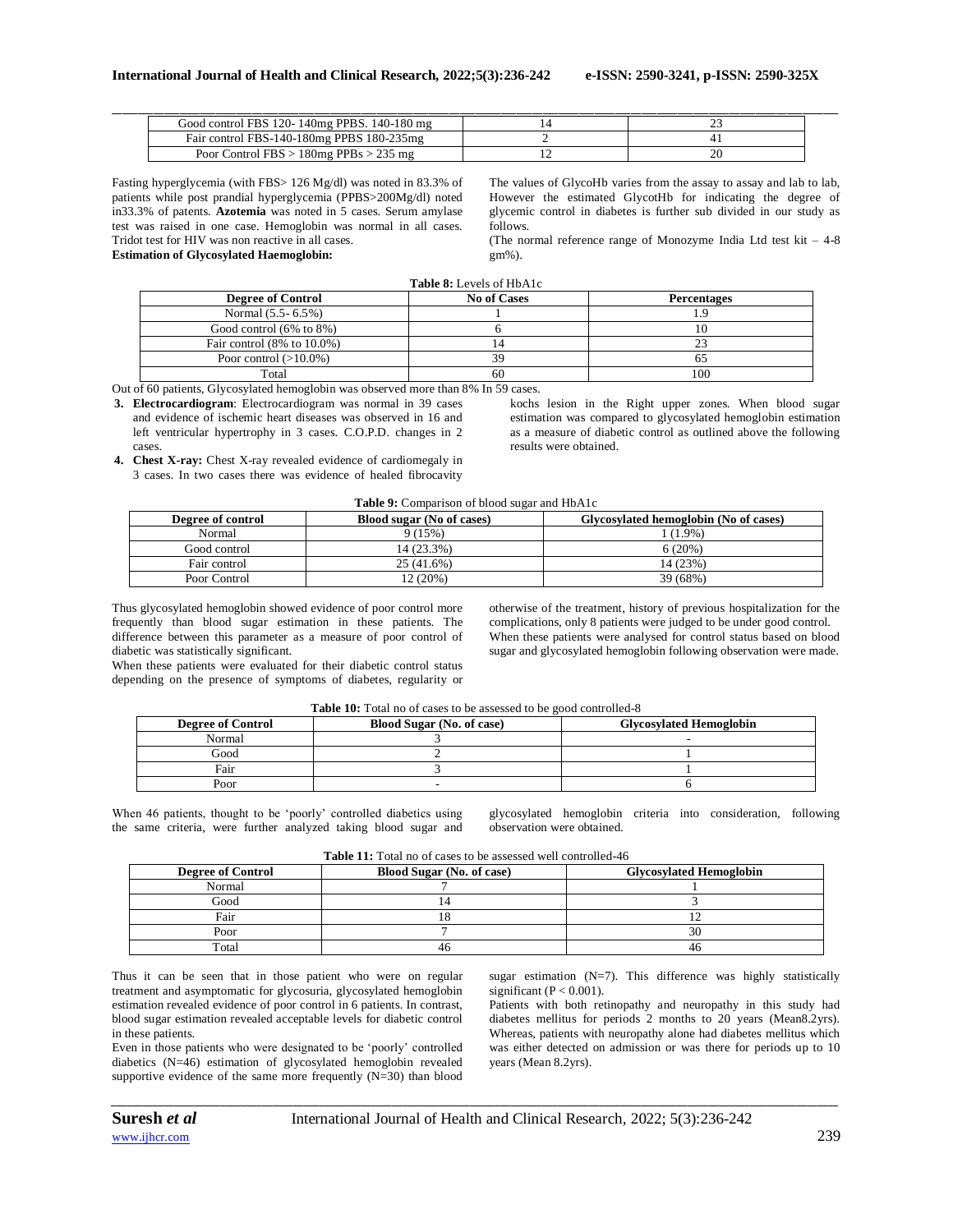\_\_\_\_\_\_\_\_\_\_\_\_\_\_\_\_\_\_\_\_\_\_\_\_\_\_\_\_\_\_\_\_\_\_\_\_\_\_\_\_\_\_\_\_\_\_\_\_\_\_\_\_\_\_\_\_\_\_\_\_\_\_\_\_\_\_\_\_\_\_\_\_\_\_\_\_\_\_\_\_\_\_\_\_\_\_\_\_\_\_\_\_\_\_\_\_\_\_\_\_\_\_\_\_\_\_\_\_\_\_\_\_\_\_\_\_\_\_\_\_\_\_\_\_\_\_\_\_\_\_\_\_\_\_\_\_\_\_\_\_ Thus it is clear that longer the duration of diabetes, more are the chance for the development of complications of diabetes.

When the 33 patients with both retinopathy and "Neuropathy were analyse the results were as under.

| <b>Table 12: Duration</b> |                    |                                |  |  |
|---------------------------|--------------------|--------------------------------|--|--|
| <b>Degree of Control</b>  | <b>Blood sugar</b> | <b>Glycosylated Hemoglobin</b> |  |  |
| Normal                    |                    |                                |  |  |
| Good control              |                    |                                |  |  |
| Fair control              |                    |                                |  |  |
| Poor control              |                    |                                |  |  |
| Total                     |                    |                                |  |  |

| <b>Table 13: Duration</b> |                    |                                |  |  |
|---------------------------|--------------------|--------------------------------|--|--|
| <b>Degree of Control</b>  | <b>Blood sugar</b> | <b>Glycosylated Hemoglobin</b> |  |  |
| Normal                    |                    |                                |  |  |
| Good                      |                    |                                |  |  |
| Fair                      |                    |                                |  |  |
| Poor                      |                    |                                |  |  |
| Total                     | L O                |                                |  |  |

16 patients had abnormal autonomic nervous system function as per the criteria laid down by Ewing and Clarke and two patients showed evidence of diabetic gastropareis. Out of these18 only 2 (11%) patients had blood sugar in the 'poorly' controlled category as compared to 11(61%) patients in whom the glycosylated hemoglobin showed evidence of poor control. This difference was statically significant.

After establishing the efficacy of the estimation of Glycosylated hemoglobin the influence of the other parameters like, age, sex, duration and mode of therapy on its estimation was analyzed. The following observations were made.

**Table 14:** Age of the patient and estimation of glycosylated hemoglobin value

|              | <b>Estimation of glycosylated hemoglobin</b> |           |         |         |
|--------------|----------------------------------------------|-----------|---------|---------|
| Age in years | $<$ 6%                                       | $6 - 8\%$ | $8-10%$ | $>10\%$ |
| $<$ 25 yrs   |                                              |           |         |         |
| 26 to 35 yrs |                                              |           |         |         |
| 36 to 45     |                                              |           |         |         |
| 46 to 55     |                                              |           |         |         |
| 58 to 65     |                                              |           |         |         |
| 66 > 66      |                                              |           |         |         |

There were 19 patients aged less than 45 years and 41 patients aged more than 45 years.

Glycosylated hemoglobin estimation indicated poor control in 12 patients, intheformergroupascomparedto27patientsinthelater. This difference was not statistically significant ( $P > 0.05$ ).

|        | <b>Estimation of glycosylated hemoglobin values</b> |      |       |               |
|--------|-----------------------------------------------------|------|-------|---------------|
| Sex    |                                                     | .80/ | ዪ-10% | $^{\circ}0\%$ |
| Aale   |                                                     |      |       |               |
| Female |                                                     |      |       |               |

24 out of the 36 male patients had evidence of poor control of diabetes similarly 15 out of the 24 females had evidence of poor

control. There was no statistically significant difference between the value of glycosylated haemoglobin. (P>0.05).

| Duration of D.M. in years | <b>Estimation of glycosylated hemoglobin</b> |          |         |         |  |
|---------------------------|----------------------------------------------|----------|---------|---------|--|
|                           | <6%                                          | $6 - 8%$ | $8-10%$ | $>10\%$ |  |
|                           |                                              |          |         |         |  |
| $6-10$ vrs                |                                              |          |         |         |  |
| 11-15                     |                                              |          |         |         |  |
| $15 \text{ vrs}$          |                                              |          |         |         |  |

42 patients had diabetes of less than 10 years duration, of whom 23 patients had evidence of poor control of diabetes. Similarly 16 out of 18 patients with diabetes of more than 10 years duration had evidence

of poor control the difference was not statistically significant ( $P >$ 0.05)

**Table 17:** Mode of treatment and estimation of glycosylated hemoglobin valu

| <b>T</b> vpe of Treatment                | <b>Estimation of glycosylated hemoglobin</b> |      |         |      |  |  |
|------------------------------------------|----------------------------------------------|------|---------|------|--|--|
| Type of treatment                        | <ճ %                                         | 6-8% | $8-10%$ | >10% |  |  |
| Oral Hypoglycemic agents                 |                                              |      |         |      |  |  |
| Both insulin and oral hypoglycemic drugs |                                              |      |         |      |  |  |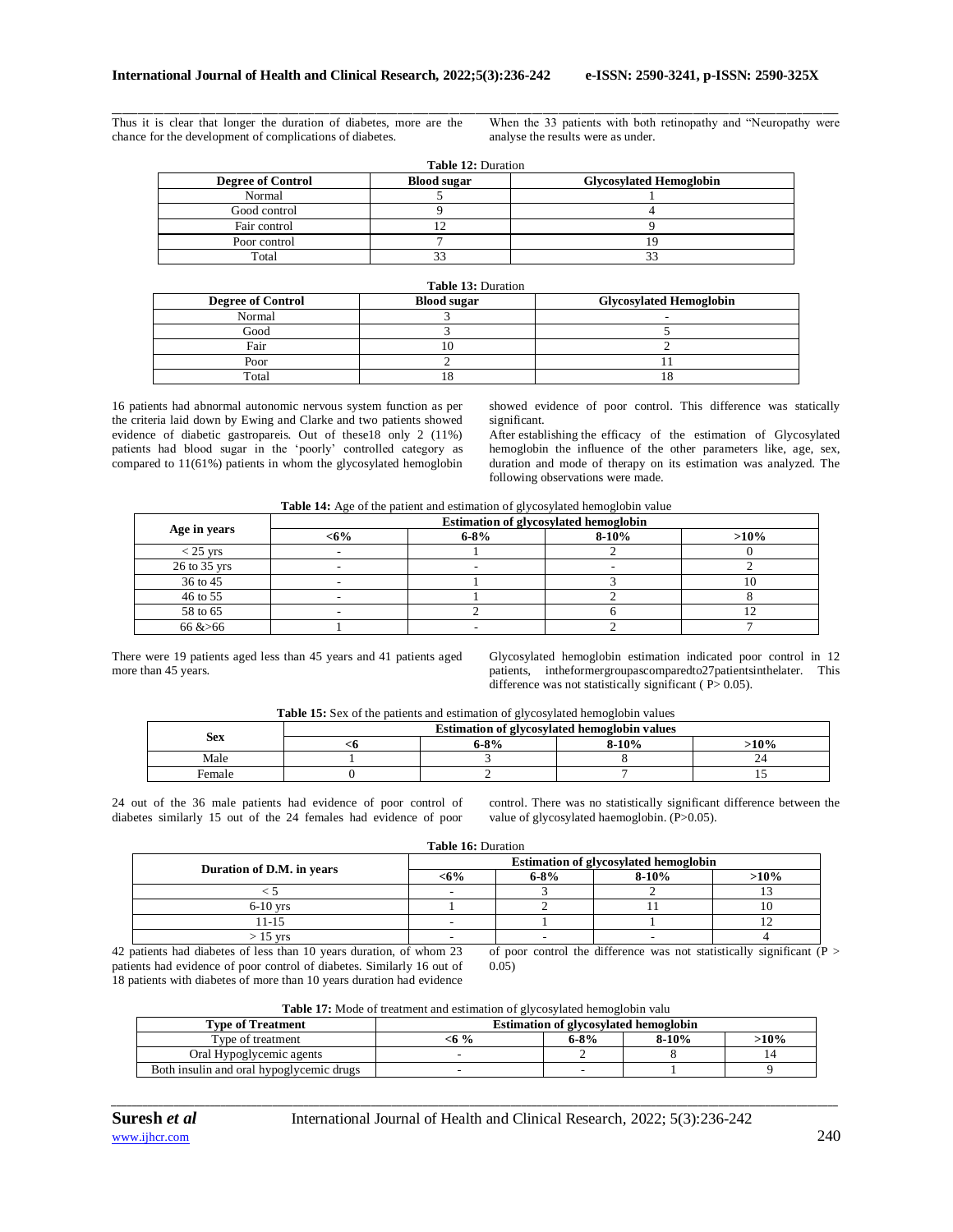\_\_\_\_\_\_\_\_\_\_\_\_\_\_\_\_\_\_\_\_\_\_\_\_\_\_\_\_\_\_\_\_\_\_\_\_\_\_\_\_\_\_\_\_\_\_\_\_\_\_\_\_\_\_\_\_\_\_\_\_\_\_\_\_\_\_\_\_\_\_\_\_\_\_\_\_\_\_\_\_\_\_\_\_\_\_\_\_\_\_\_\_\_\_\_\_\_\_\_\_\_\_\_\_\_\_\_\_\_\_\_\_\_\_\_\_\_\_\_\_\_\_\_\_\_\_\_\_\_\_\_\_\_\_\_\_\_\_\_\_

10 out of 16 patients who were receiving insulin prior to admission had evidence of poor control, 14 out of 24 patients who were on oral hypoglycemic agents had evidence of poor control. The difference between the 2 groups was not statistically significant.  $(P > 0.05)$ 

## **Discussion**

The exact mechanism in the development of neuropathy in diabetes is uncertain. Whether a poor control of the diabetic state hastens the progression of neuropathy is a question that yet to be answered, One of the earlier study to establish relation between glycemic control and neuropathy performed by **Pirart**, [10]which showed that poor control was associated with a higher incidence of neuropathy. Intensive glycemic control in the DCCT study showed decreased incidence of diabetic neuropathy to 3% in intensively treated patients compared to 10% in group that received convention al treatment. [4] Holman et al, concluded that tight control of diabetes retarded or reversed the progression of the neuropathy.13

On the other hand Service et al, found no such correlations. [14]However majority of the authorities Dyck et al, favour the view that poor control of diabetes is associated with an increased risk of neuropathy.

In the present study the accurate classification regarding control of the diabetic state as laid down by the recommendations of the American Diabetes Association (1988) could not be done. There as on has been elaborated earlier. However patients who could be grossly classified as having poor metabolic control out- numbered those who could be classified as having good control (46 Vs 8) in this study.

Though considerable controversy exists regarding the etiopathogenes is of neuropathy in diabetes. It has been conclusively shown by **Pirart**, [10] that the incidence of neuropathy increases with the duration of the diabetes. Heal so showed that there was a positive correlation between the occurrence of neuropathy and retinopahty. **Tesfaye. S. etal [15]** showed a significant or relation between diabetic neuropathy, age; duration of diabetes, diabetic retinopathy, cigarette smoking and prevalence of cardiovascular disease in IDDM patient. This fact was brought out in this study.

In the present study 33 (55%) neuropathy patients had retinopathy and the duration of diabetes was long. Also 16 neuropathy patients showed evidence of myocardial infarction and smoking habit observedin26 neuropathy patients.

As noted by various autrors (P.K. Thomas and Brown) [16] studies shown that a symmetric distal sensory polyneuropathy is the most common form of diabetic neuropathy this is supported by our study where the incidence of is more than any other type $(61.2%)$  As documented by many workers earlier, the sensory disturbances follow a "Length related pattern" with the lower limb fibres being involved earlier than upper limb fibres.

This has been observed in our study. All patients who exhibited sensory changes did so in lower limbs. No patients showed sensory loss to touch (large fibre neuropathy), and yet to be firmly established. In the present study only one case of proximalmotor neuropathy was observed which associated with DSN.

One of the difficulties encountered in treating IDDM with the older insulinsis the "insulin resistance' which is defined as the daily requirement of insulin in excess of 200 units. The older insulins contain varying amounts of glucagons, pro-insulin, altered insulin and other peptides which are largely responsible for the insulin-binding antibodies found in the plasma of all patients treated with these insulins. These antibodies are particularly related to the development of insulin resistance. Highly purified mono component insulins

prepared from pig and cattle pan creases and human insulin, synthesized by recombinant DNA technology, are now available which are superseding the older preparations. They are less likely to cause insulin allergy and lipodystrophy which prevent the potential hazards of patients non compliance. Example includes Humulin S, Humulin I, actrapid MC, Actrapid HM, Neusilin, etc.

In summary, better method soft treatment like better delivery system and better insulins offer the hope of better control of diabetes and thereby better quality of shows improvement in autonomic neuropathy. In 12 month's study of trandolapril treatment showed significant improvement in peripheral nerve function, however this role of ACE inhibitors as neuro-protective agents remains to be clearly delineated.

A recent meta-analysis by Nicoluccietal of Randomized control trail involving ARI demonstrated a modest benefit of treatment in only one aspect improving the median nerve motor conduction velocity.

Arecent1yearmulticentre trial of GLA administration to patients with diabetic neuropathy reported improvement in clinical and electrophysiological nerve function. [17] The clinical trials regarding, use of Alphalipoic acid (ALA) in Diabeti neuropathy are undergoing in the USA.The role of r NGF (Recombinant NGF) remains uncertain in treatment of diabetic neuropathy. [18]

During optimal diabetic control the blood sugar concentration was 84 mg per deciliter (range, 70 to 100), and hemoglobin AIc concentration 5.8 per cent (range, 4.2 to 7.6). Hemoglobin AIc concentration appears to reflect the mean blood sugar concentration best over previous weeks to months.

The periodic monitoring of hemoglobin AIc levels provides a useful way of documenting the degree of control of glucose metabolism in diabetic patients and provides a means whereby the relation of carbohydrate control to the development

Whereas in the present study it has been demonstrated that the sequelae of diabetes mellitus especially diabetic neuropathy has been the cornerstone for this study and thus the study indicated that Hba1c levels are directly related to the management of diabetic neuropathy.

Natural Progression of Diabetic Peripheral Neuropathy in the Zenarestat Study Population by Mark J.Brown and Shawn J.Bird et al [19] to report the baseline and natural progression of diabetic peripheral neuropathy over 12 months in a large mild-to-moderate neuropathy population concluded that neurologic decline over 12 months is evident when measured by nerve conduction studies and cool thermal quantitative sensory testing. Other measures vibration QST, neuropathy rating scores, monofilament examination are insensitive to changes over 12 months in a mild-to-moderate affected population of this size.

### **Acknowledgment**

The author is thankful to Department of General Medicine for providing all the facilities to carry out this work.

### **Conclusion**

- 1. Longstanding diabetes and poor glycemic control are particularly associated with an increased risk of neuropathy in diabetes mellitus.
- 2. Estimation of glycosylated hemoglobin is a simple, rapid,and objective procedure to assess diabetic control.
- 3. It serves both as a screening test for uncontrolled diabetes and as an indicator of the efficacy of various therapeutic regimens.
- 4. It also provides a conceptual frame work for the pathogenesis of the long term complications of diabetes.
- 5. Its estimation gives a relatively precise reflection of the state of diabetic control as compared to blood glucose estimation. Therefore it is now possible to estimate more accurately and with greater sensitivity the degree of glucose in tolerance; particularly, incases associated with diabetic complications. It represents an accurate technique to evaluate new ways of controlling blood glucose.
- 6. Thus, asan integral of diabetic control,glycosylated hemoglobin(HbA1C) estimation is superior to the conventional measures in assessment of control.

#### **References**

- 1. Zimmet PZ, Mccarty DJ, deCourten MP. "The global epidemiology of non-insulin- dependent diabetes mellitus and the metabolic syndrome". J. Diabetes Complicate. 1997;11:60-8.
- 2. Ronald J. "Glucose regulation and HbA1C in diabetes:" N. England J. Med. 1976;295:417-20.
- 3. American diabetes association. "Tests of glycemia in diabetes",